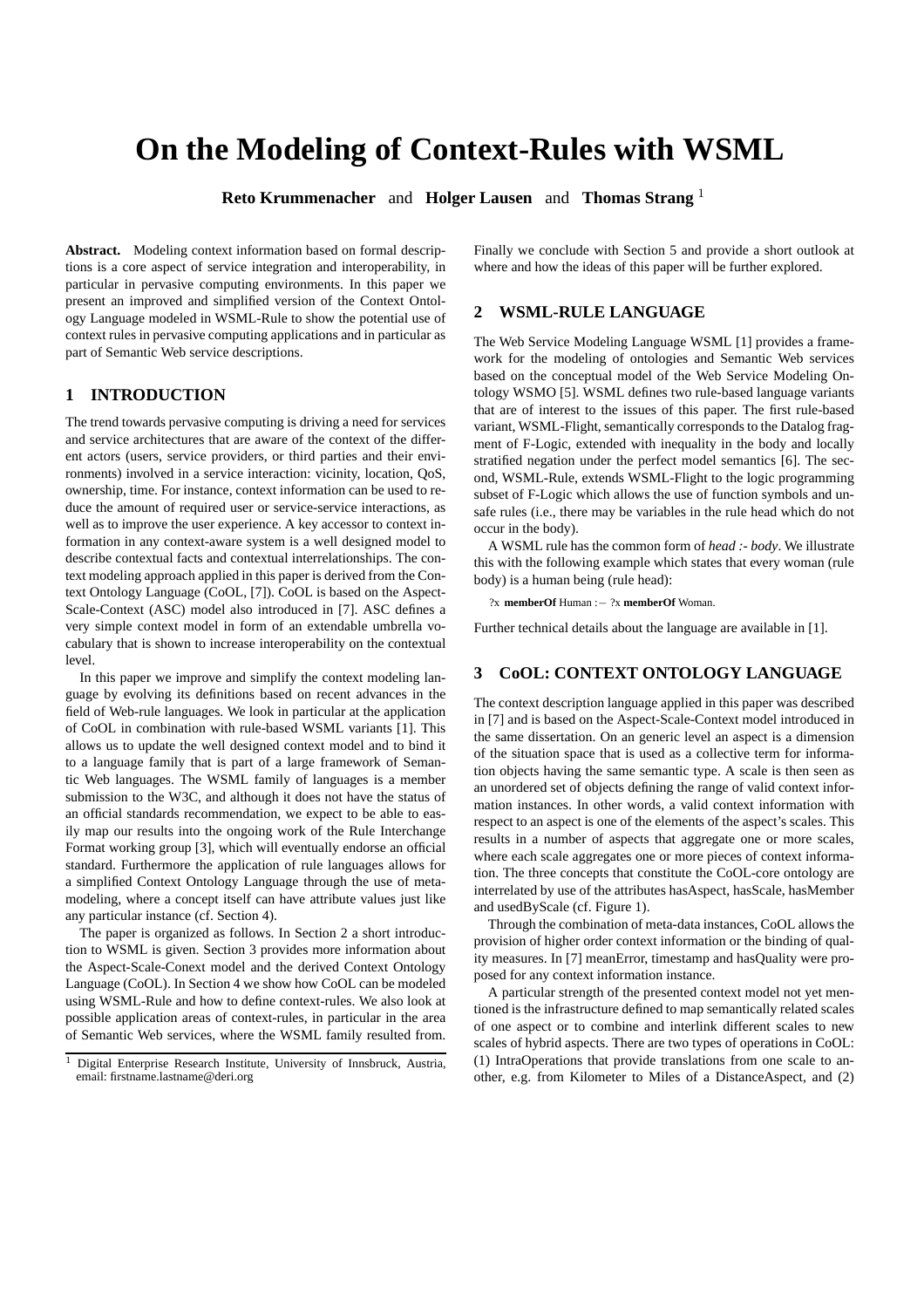

Figure 1. The ASC ontology from [7]

InterOperations that allow for example the definition of a KilometerPerHourScale of the SpeedAspect as a combination of a KilometerScale and an HourScale.

More details about the ASC model are provided in the next section where we first of all discuss some simplifications and improvements.

## **4 CONTEXT RULE MODELLING IN WSML**

In this section we present CoOL written in WSML-Rule<sup>2</sup> (Listing 1). Note first of all a minor change in the model with respect to the original ontology (Figure 1): we feel that a context information is not used by a scale, but rather that the context information is encoded as given by a scale. Hence, we suggest to use the attribute inScale instead.

Listing 1. CoOL-core written in WSML-Flight.

```
concept Aspect
  hasDefaultScale ofType (0 1) Scale
  hasScale ofType Scale
axiom DefaultScaleSubScale definedBy
  ?a[hasScale hasValue ?s]
    :− ?a[ hasDefaultScale hasValue ?s] memberOf Aspect.
concept Scale
  hasAspect inverseOf(hasScale) ofType (1 *) Aspect
  hasMember ofType ContextInformation
  hasUnit ofType Unit
  memberCheck ofType iri
   hasIntraOperation iri<br>hasInterOperation ofType _iri
  hasDefaultMetric ofType (0 1) iri
concept ContextInformation
  characterizes impliesType (1) Entity
inScale inverseOf(hasMember) ofType (1 *) Scale
  meanError ofType ContextInformation
  timestamp ofType (1) ContextInformation
```
hasQuality **ofType** ContextInformation

Based on the core concepts of CoOL it is now possible to define particular aspects, scales and pieces of context information. Listing 2 shows the necessary concepts and instances to gather information about distances in either kilometer or miles. Using the WSML language constructs like **inverseOf** keeps the definition of a domain ontology for distance measurements short and simple without loosing e.g., the aspect-scale or scale-aspect bindings. The context information containers are explicitly given by the axioms that bind them to a given distance scale (Listing 2).

CoOL has so-called *memberCheck* operations (Figure 1) that ensure correctly scaled values for context information (i.e. that they obey the type of the scale). In WSML such constraints can in simple cases directly be expressed within the conceptual syntax. In our example the values are constrained to the datatype float directly in the axiomatic definition of *KmCI* or *MilesCI*. The semantics of WSML ensures that if instances exist in a model that do not obey these constraints, such a model is inconsistent and in fact no valid model at

all. For more complex value constraints it is always possible to bind an external operation to the model, as will be described later in this section.

**Listing 2.** An example of CoOL-WSML for distance information

```
instance DistanceAspect memberOf Aspect
hasDefaultScale hasValue KilometerScale
instance KilometerScale memberOf Scale
  hasAspect hasValue DistanceAspect
instance MilesScale memberOf Scale
  hasAspect hasValue DistanceAspect
axiom defaultScaleKmCI definedBy
   ?kci [inScale hasValue KilometerScale, value ofType _float ]
       :− ?kci memberOf KmCI .
axiom defaultScaleMiCI definedBy
  ?mci[inScale hasValue MilesScale, value ofType _float ]<br>:- ?mci memberOf MilesCI.
```
For a better understanding we first elaborate on the example in Listing 2. There is one aspect, the DistanceAspect, defined in the domain ontology that represents one possible context dimension: spatial distance. The default scale for distance measurements is defined to be the KilometerScale. A second possible scale would be the MilesScale. The aspects and scales are modeled as instances of the CoOL-core Aspect respectively Scale concepts, while the context information objects are implicitly defined as concepts (KmCI, respectively MilesCI) to provide containers for all collected instances, i.e. pieces of information.

As shown in Listing 3, it is possible to directly axiomatize simple intra operations within WSML, they can be modeled by rules, which transparently make values of context information available in different scales (e.g. Miles and Kilometer). The axiom *km2miOperation* infers for example the context information in the MilesScale from some in the KilometerScale. We use a function symbol to generate an identifier for inferred context information to distinguish between inferred and measured information. The rule states that every measurement that is taken using the KilometerScale is equivalent to a value in the MilesScale divided by 1.609.

**Listing 3.** Axiomatic IntraOperations.

| axiom km2miOperation definedBy                                    |
|-------------------------------------------------------------------|
| km2mi(?info)[inScale has Value MilesScale, value has Value ?mi,   |
| characterizes has Value ?entity ] member Of MilesCI               |
| :- ?info [inScale has Value Kilometer Scale, value has Value ?km, |
| characterizes has Value ?entity ] member Of KmCI                  |
| and wsml#numericDivide(?mi,?km,1.609) and naf ?info = mi2km(?i).  |
|                                                                   |

In order to provide the same information for intra-scale operations as in [7] we suggest to use non-functional properties to annotate the mapping axioms. The *fromScale* property indicates the source scale, while *toScale* provides a link to the target scale. Most intraoperations demand a simple value transformation to cope with different units. Similar mappings exist for a TemperatureAspect where Kelvin,  $\mathrm{^{\circ}C}$  and  $\mathrm{^{\circ}F}$  would have to be interlinked to make the information compatible even though it results from heterogeneous data sources.

Before looking at the definition of context rules we shortly add some distance measurements to our knowledge base. The distance is either given by an explicit measured instance or by an inferred instance generated on-the-fly by an appropriate axiom:

**axiom** measurements **definedBy**

- # **memberOf** KmCI[value **hasValue** ?d, characterizes **hasValue** DistAB] and distKM(?d,A,B)
- # **memberOf** KmCI[value **hasValue** 14, characterizes **hasValue** DistAC] .
- # **memberOf** MilesCI[value **hasValue** 8.5,

characterizes **hasValue** DistAD] .

<sup>2</sup> The complete listings are at http://members.deri.org/∼retok/cool/